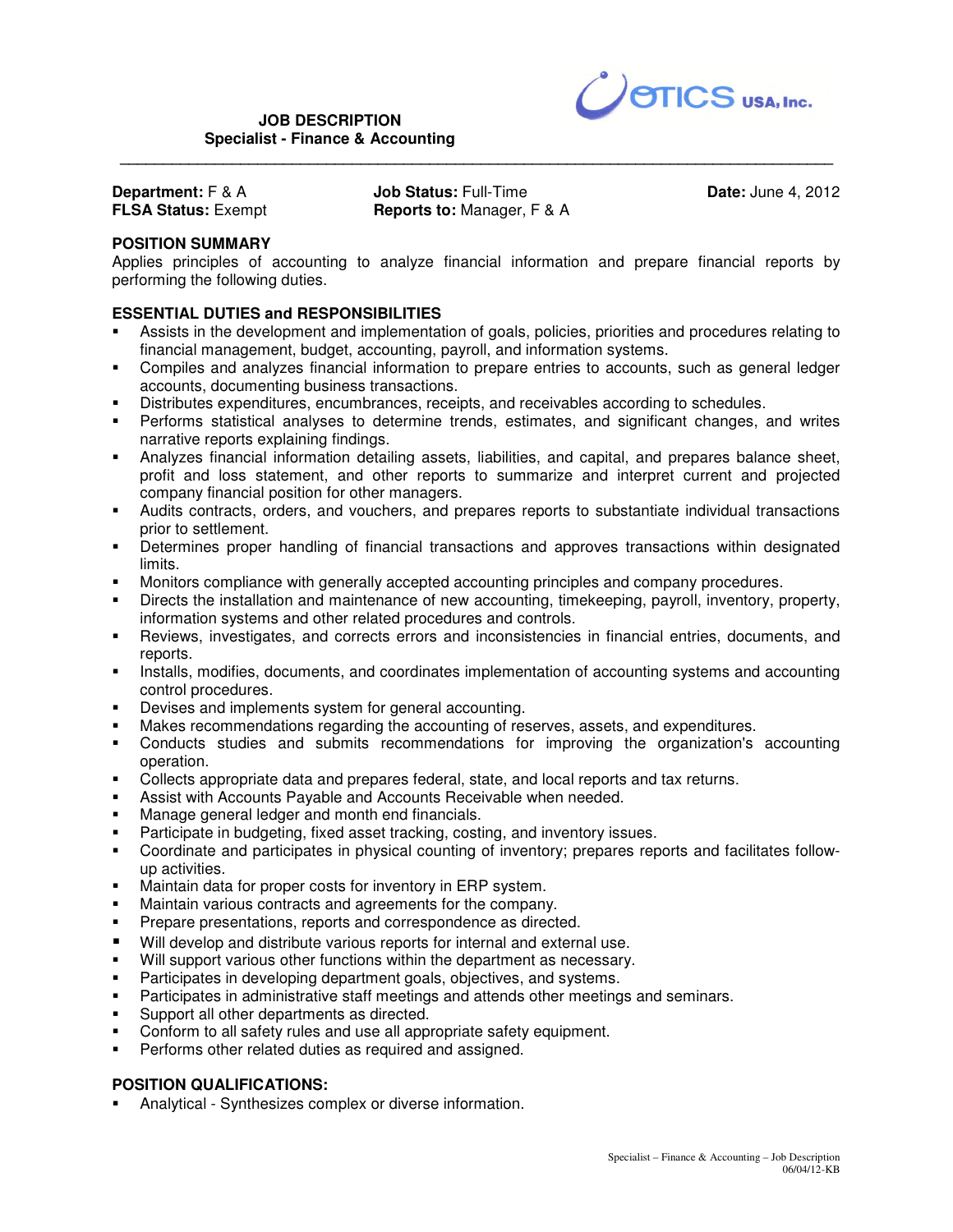- **Project Management Completes projects on time and budget.**
- Customer Service Responds promptly to customer needs.
- Oral Communication Listens and gets clarification.
- Able to communicate and perform in a team environment.
- Must be able to maintain a high level of confidentiality and professionalism.
- Must be receptive to additional training as required.
- Team Work Balances team and individual responsibilities.
- Written Communication Presents numerical data effectively.
- Ethics Works with integrity and ethically.
- Organizational Support Follows policies and procedures; Completes administrative tasks correctly and on time.
- Adaptability Able to deal with frequent change, delays, or unexpected events.
- Attendance/Punctuality Is consistently at work and on time.
- Dependability Commits to long hours of work when necessary to reach goals; Completes tasks on time or notifies appropriate person with an alternate plan.
- Planning/Organizing Prioritizes and plans work activities; Uses time efficiently.
- Professionalism Treats others with respect and consideration regardless of their status or position.
- Quality Demonstrates accuracy and thoroughness.
- Safety and Security Observes safety and security procedures.
- Must be supportive of OTICS USA, Inc.'s philosophies and policies.
- Must be capable of maintaining a high level of confidentiality. Also must display the ability to be truthful and be seen as credible in the workplace.
- Must be self-motivated-ability to be internally inspired to perform a task to the best of ones ability using his or her own drive or initiative.
- Must demonstrate a positive attitude.
- Ability to calculate figures and amounts using whole numbers and decimals.
- **Must have a working understanding of General Accounting Principles.**
- **Detail Oriented Ability to pay attention to the minute details of a project or task.**
- Must be capable of constant quality work relative to clerical duties.
- Must be able to prioritize and handle multiple tasks.
- Must be patient and able to deal with constant interruptions.
- Must be flexible to adapt to changing conditions.
- Must be willing and able to work in a team environment.
- Must have exceptional interpersonal (behavioral) skills.
- Must have exceptional communication skills (verbal, written, & listening).
- Must have above average reasoning skills.
- Resilient Ability to recover from, or adjust to, misfortune or setbacks.
- Working Under Pressure Ability to complete assigned tasks under stressful situations.
- Must be willing to travel, as this position may require some travel.
- Ability to read, analyze, and interpret common scientific and technical journals, financial reports, and legal documents.
- Ability to respond to common inquiries or complaints from customers, regulatory agencies, or members of the business community.
- Ability to write reports and business correspondence.
- Ability to work with mathematical concepts such as probability and statistical inference.
- Ability to apply concepts such as fractions, percentages, ratios, and proportions to practical situations.
- Ability to define problems, collect data, establish facts, and draw valid conclusions.
- Ability to interpret an extensive variety of technical instructions in mathematical, diagram or graph form and deal with several abstract and concrete variables.
- Willing to adjust hours to meet job needs; **\*\* May be required to work overtime and off shifts as necessary.**

# **EDUCATION**

Bachelor's degree (B.S. or B.A.) from four-year college or university required.